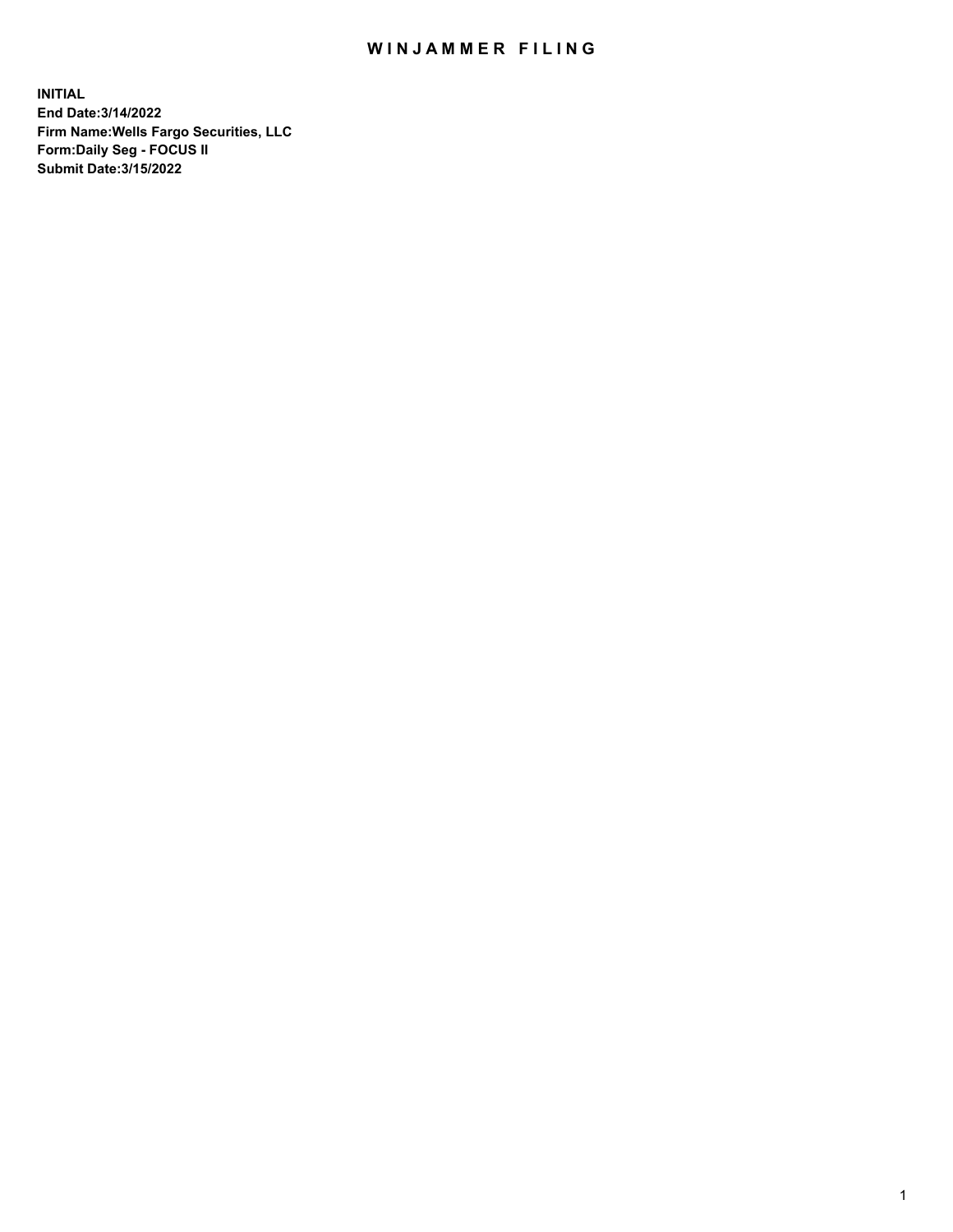**INITIAL End Date:3/14/2022 Firm Name:Wells Fargo Securities, LLC Form:Daily Seg - FOCUS II Submit Date:3/15/2022 Daily Segregation - Cover Page**

| Name of Company                                                                                                                                                                                                                                                                                                                | <b>Wells Fargo Securities LLC</b>                          |
|--------------------------------------------------------------------------------------------------------------------------------------------------------------------------------------------------------------------------------------------------------------------------------------------------------------------------------|------------------------------------------------------------|
| <b>Contact Name</b>                                                                                                                                                                                                                                                                                                            | <b>James Gnall</b>                                         |
| <b>Contact Phone Number</b>                                                                                                                                                                                                                                                                                                    | 917-699-6822                                               |
| <b>Contact Email Address</b>                                                                                                                                                                                                                                                                                                   | james.w.gnall@wellsfargo.com                               |
| FCM's Customer Segregated Funds Residual Interest Target (choose one):<br>a. Minimum dollar amount: ; or<br>b. Minimum percentage of customer segregated funds required:% ; or<br>c. Dollar amount range between: and; or<br>d. Percentage range of customer segregated funds required between:% and%.                         | 115,000,000<br><u>0</u><br>0 <sub>0</sub><br>00            |
| FCM's Customer Secured Amount Funds Residual Interest Target (choose one):<br>a. Minimum dollar amount: ; or<br>b. Minimum percentage of customer secured funds required:%; or<br>c. Dollar amount range between: and; or<br>d. Percentage range of customer secured funds required between:% and%.                            | 30,000,000<br><u>0</u><br>0 <sub>0</sub><br>0 <sub>0</sub> |
| FCM's Cleared Swaps Customer Collateral Residual Interest Target (choose one):<br>a. Minimum dollar amount: ; or<br>b. Minimum percentage of cleared swaps customer collateral required:% ; or<br>c. Dollar amount range between: and; or<br>d. Percentage range of cleared swaps customer collateral required between:% and%. | 355,000,000<br><u>0</u><br>00<br>00                        |

Attach supporting documents CH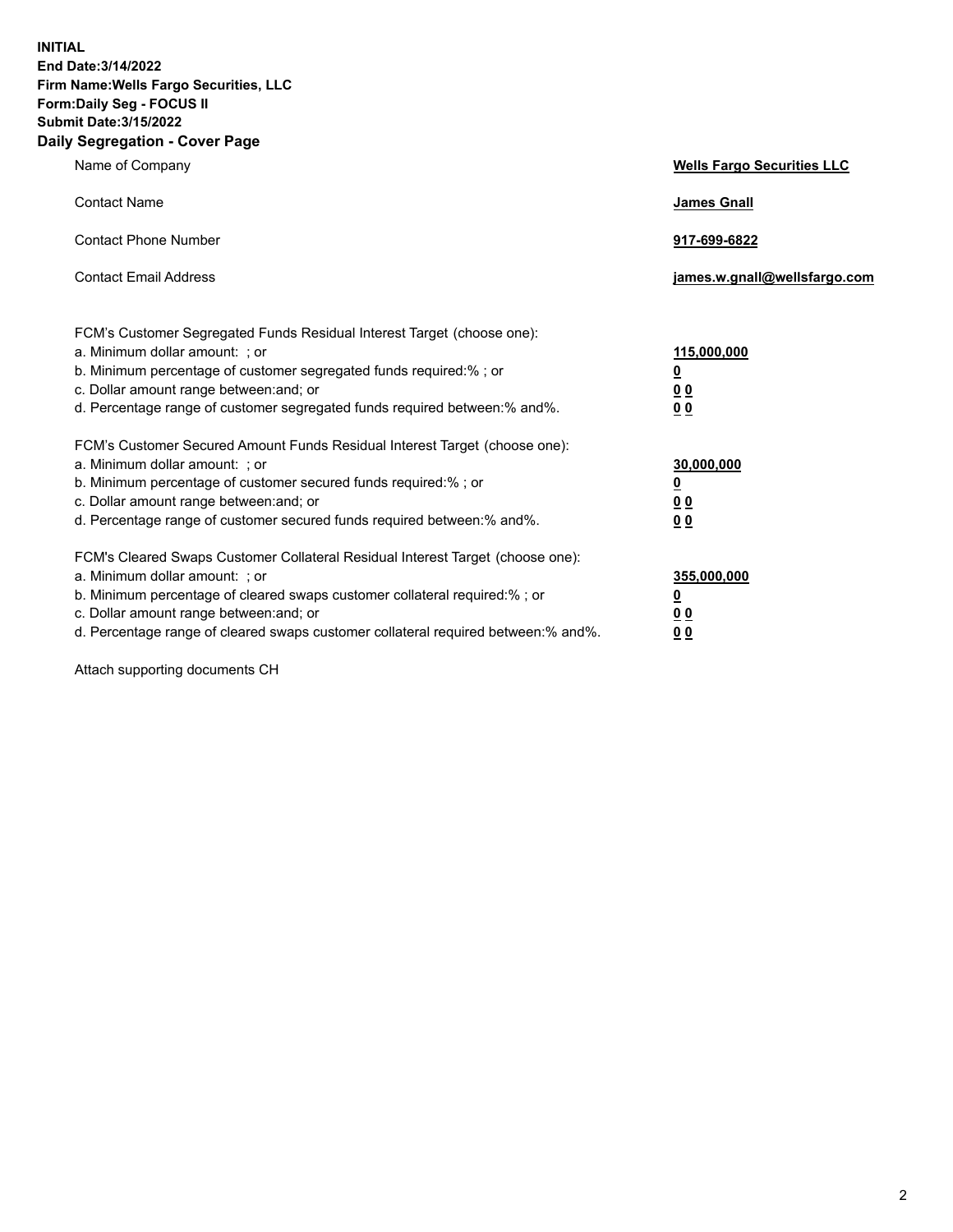**INITIAL End Date:3/14/2022 Firm Name:Wells Fargo Securities, LLC Form:Daily Seg - FOCUS II Submit Date:3/15/2022**

## **Daily Segregation - Secured Amounts**

|    | Foreign Futures and Foreign Options Secured Amounts                                         |                                  |
|----|---------------------------------------------------------------------------------------------|----------------------------------|
|    | Amount required to be set aside pursuant to law, rule or regulation of a foreign            | $0$ [7305]                       |
|    | government or a rule of a self-regulatory organization authorized thereunder                |                                  |
| 1. | Net ledger balance - Foreign Futures and Foreign Option Trading - All Customers             |                                  |
|    | A. Cash                                                                                     | 639,712,257 [7315]               |
|    | B. Securities (at market)                                                                   | 214,759,065 [7317]               |
| 2. | Net unrealized profit (loss) in open futures contracts traded on a foreign board of trade   | -216,980,839 [7325]              |
| 3. | Exchange traded options                                                                     |                                  |
|    | a. Market value of open option contracts purchased on a foreign board of trade              | <b>20</b> [7335]                 |
|    | b. Market value of open contracts granted (sold) on a foreign board of trade                | -81,857 [7337]                   |
| 4. | Net equity (deficit) (add lines 1. 2. and 3.)                                               | 637,408,646 [7345]               |
| 5. | Account liquidating to a deficit and account with a debit balances - gross amount           | 3,616,489 [7351]                 |
|    | Less: amount offset by customer owned securities                                            | -3,610,965 [7352] 5,524 [7354]   |
| 6. | Amount required to be set aside as the secured amount - Net Liquidating Equity              | 637,414,170 [7355]               |
|    | Method (add lines 4 and 5)                                                                  |                                  |
| 7. | Greater of amount required to be set aside pursuant to foreign jurisdiction (above) or line | 637,414,170 [7360]               |
|    | 6.                                                                                          |                                  |
|    | FUNDS DEPOSITED IN SEPARATE REGULATION 30.7 ACCOUNTS                                        |                                  |
| 1. | Cash in banks                                                                               |                                  |
|    | A. Banks located in the United States                                                       | 195,633,371 [7500]               |
|    | B. Other banks qualified under Regulation 30.7                                              | 56,460,653 [7520] 252,094,024    |
|    |                                                                                             | [7530]                           |
| 2. | Securities                                                                                  |                                  |
|    | A. In safekeeping with banks located in the United States                                   | 168,789,434 [7540]               |
|    | B. In safekeeping with other banks qualified under Regulation 30.7                          | 0 [7560] 168,789,434 [7570]      |
| 3. | Equities with registered futures commission merchants                                       |                                  |
|    | A. Cash                                                                                     | 32,676,642 <sup>[7580]</sup>     |
|    | <b>B.</b> Securities                                                                        | 45,969,631 [7590]                |
|    | C. Unrealized gain (loss) on open futures contracts                                         | 11,517,153 [7600]                |
|    | D. Value of long option contracts                                                           | 20 [7610]                        |
|    | E. Value of short option contracts                                                          | -81,857 [7615] 90,081,589 [7620] |
| 4. | Amounts held by clearing organizations of foreign boards of trade                           |                                  |
|    | A. Cash                                                                                     | $0$ [7640]                       |
|    | <b>B.</b> Securities                                                                        | $0$ [7650]                       |
|    | C. Amount due to (from) clearing organization - daily variation                             | $0$ [7660]                       |
|    | D. Value of long option contracts                                                           | $0$ [7670]                       |
|    | E. Value of short option contracts                                                          | 0 [7675] 0 [7680]                |
| 5. | Amounts held by members of foreign boards of trade                                          |                                  |
|    | A. Cash                                                                                     | 465,961,595 [7700]               |
|    | <b>B.</b> Securities                                                                        | $0$ [7710]                       |
|    | C. Unrealized gain (loss) on open futures contracts                                         | -211,184,896 [7720]              |
|    | D. Value of long option contracts                                                           | $0$ [7730]                       |
|    | E. Value of short option contracts                                                          | 0 [7735] 254,776,699 [7740]      |
| 6. | Amounts with other depositories designated by a foreign board of trade                      | $0$ [7760]                       |
| 7. | Segregated funds on hand                                                                    | $0$ [7765]                       |
| 8. | Total funds in separate section 30.7 accounts                                               | 765,741,746 [7770]               |
| 9. | Excess (deficiency) Set Aside for Secured Amount (subtract line 7 Secured Statement         | 128,327,576 [7380]               |
|    | Page 1 from Line 8)                                                                         |                                  |

- 10. Management Target Amount for Excess funds in separate section 30.7 accounts **30,000,000** [7780]
- 11. Excess (deficiency) funds in separate 30.7 accounts over (under) Management Target **98,327,576** [7785]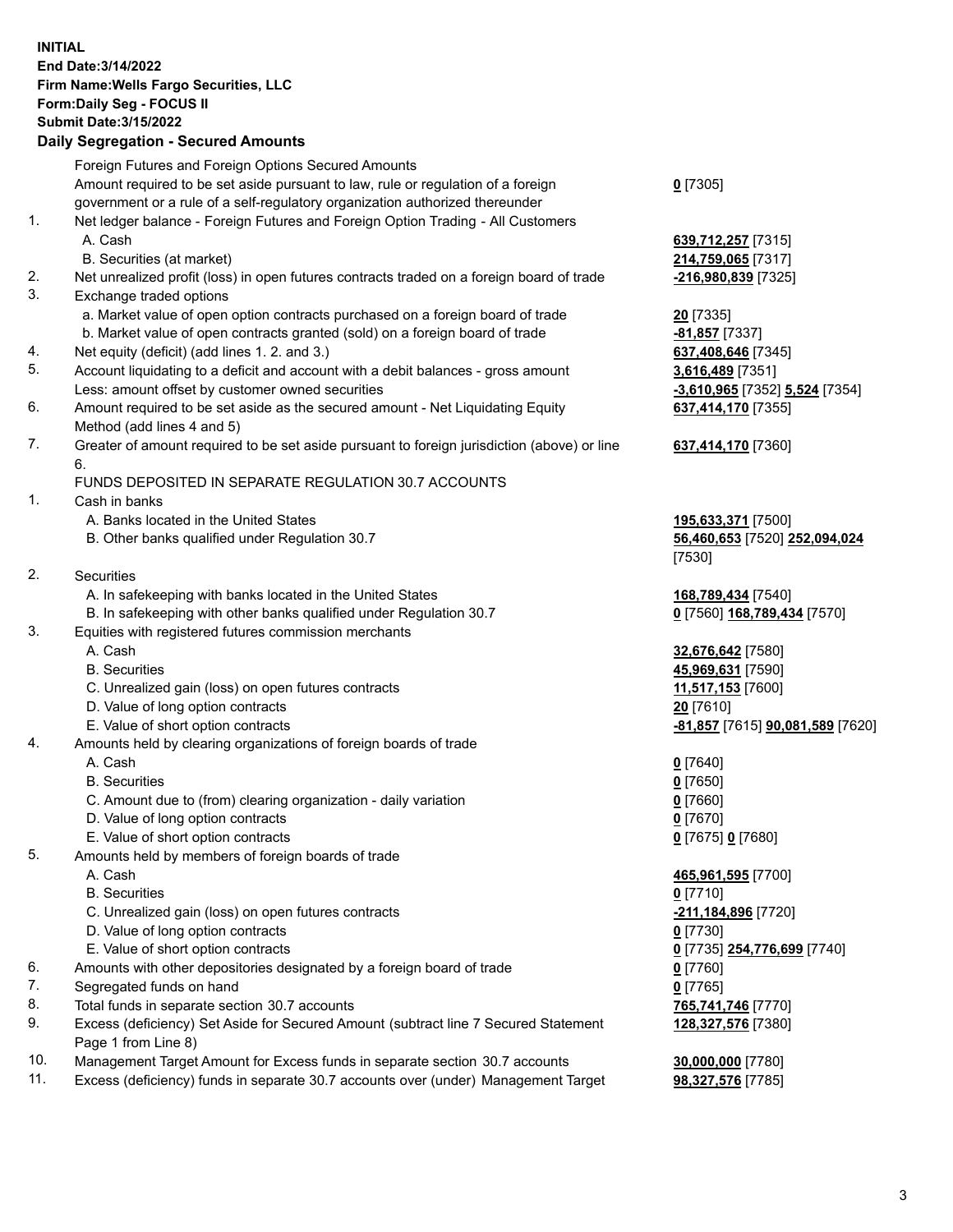**INITIAL End Date:3/14/2022 Firm Name:Wells Fargo Securities, LLC Form:Daily Seg - FOCUS II Submit Date:3/15/2022 Daily Segregation - Segregation Statement** SEGREGATION REQUIREMENTS(Section 4d(2) of the CEAct) 1. Net ledger balance A. Cash **4,181,461,294** [7010] B. Securities (at market) **2,000,560,230** [7020] 2. Net unrealized profit (loss) in open futures contracts traded on a contract market **-384,560,126** [7030] 3. Exchange traded options A. Add market value of open option contracts purchased on a contract market **2,141,384,518** [7032] B. Deduct market value of open option contracts granted (sold) on a contract market **-1,994,276,275** [7033] 4. Net equity (deficit) (add lines 1, 2 and 3) **5,944,569,641** [7040] 5. Accounts liquidating to a deficit and accounts with debit balances - gross amount **201,460,913** [7045] Less: amount offset by customer securities **-201,433,760** [7047] **27,153** [7050] 6. Amount required to be segregated (add lines 4 and 5) **5,944,596,794** [7060] FUNDS IN SEGREGATED ACCOUNTS 7. Deposited in segregated funds bank accounts A. Cash **218,317,456** [7070] B. Securities representing investments of customers' funds (at market) **625,442,607** [7080] C. Securities held for particular customers or option customers in lieu of cash (at market) **168,657,977** [7090] 8. Margins on deposit with derivatives clearing organizations of contract markets A. Cash **3,278,841,302** [7100] B. Securities representing investments of customers' funds (at market) **124,182,041** [7110] C. Securities held for particular customers or option customers in lieu of cash (at market) **1,831,902,253** [7120] 9. Net settlement from (to) derivatives clearing organizations of contract markets **156,857,009** [7130] 10. Exchange traded options A. Value of open long option contracts **2,141,384,518** [7132] B. Value of open short option contracts **-1,994,276,275** [7133] 11. Net equities with other FCMs A. Net liquidating equity **0** [7140] B. Securities representing investments of customers' funds (at market) **0** [7160] C. Securities held for particular customers or option customers in lieu of cash (at market) **0** [7170] 12. Segregated funds on hand **0** [7150] 13. Total amount in segregation (add lines 7 through 12) **6,551,308,888** [7180] 14. Excess (deficiency) funds in segregation (subtract line 6 from line 13) **606,712,094** [7190] 15. Management Target Amount for Excess funds in segregation **115,000,000** [7194] 16. Excess (deficiency) funds in segregation over (under) Management Target Amount **491,712,094** [7198]

Excess